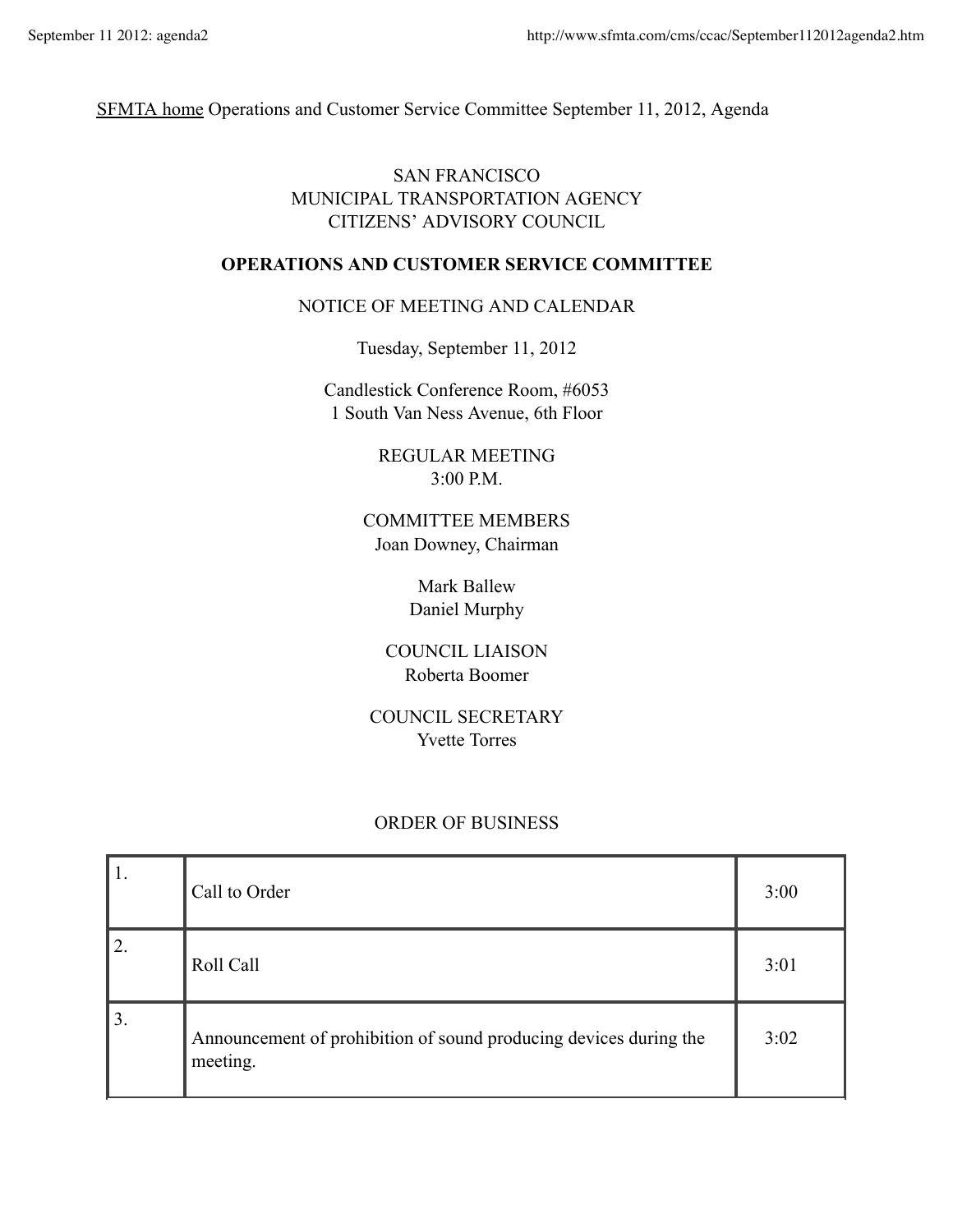| 4.                      | <b>Approval of Minutes</b>                                                                                                                                                                         | 3:03 |  |
|-------------------------|----------------------------------------------------------------------------------------------------------------------------------------------------------------------------------------------------|------|--|
|                         | • May 8, 2012<br>July 10, 2012                                                                                                                                                                     |      |  |
| 5.                      | Report of the Chairman (For discussion only)                                                                                                                                                       | 3:04 |  |
| 6.                      | <b>Public Comment</b><br>Members of the public may address the Operations and Customer<br>Service Committee on matters that are within the OCSC's<br>jurisdiction and are not on today's calendar. | 3:05 |  |
| <b>REGULAR CALENDAR</b> |                                                                                                                                                                                                    |      |  |
| 7.                      | Presentation, discussion and possible action regarding sidewalk<br>parking. (Lea Militello, Director, Security Investigations and<br>Enforcement)                                                  | 3:30 |  |
| 8.                      | Presentation, discussion and possible action regarding training and<br>operator availability. (Warren Cole, Organizational Development and<br>Training Manager, Human Resources)                   | 3:50 |  |
| 9.                      | Presentation, discussion and possible action regarding electronic<br>head sign and public service messages. (John Haley, Director, Transit<br>Services)                                            | 4:20 |  |
| 10.                     | Presentation, discussion and possible action regarding graffiti at<br>Muni stops. (Neal Popp, Transit Services)                                                                                    | 4:40 |  |
| 11.                     | Committee Members' requests for information. (For discussion only)                                                                                                                                 | 4:50 |  |